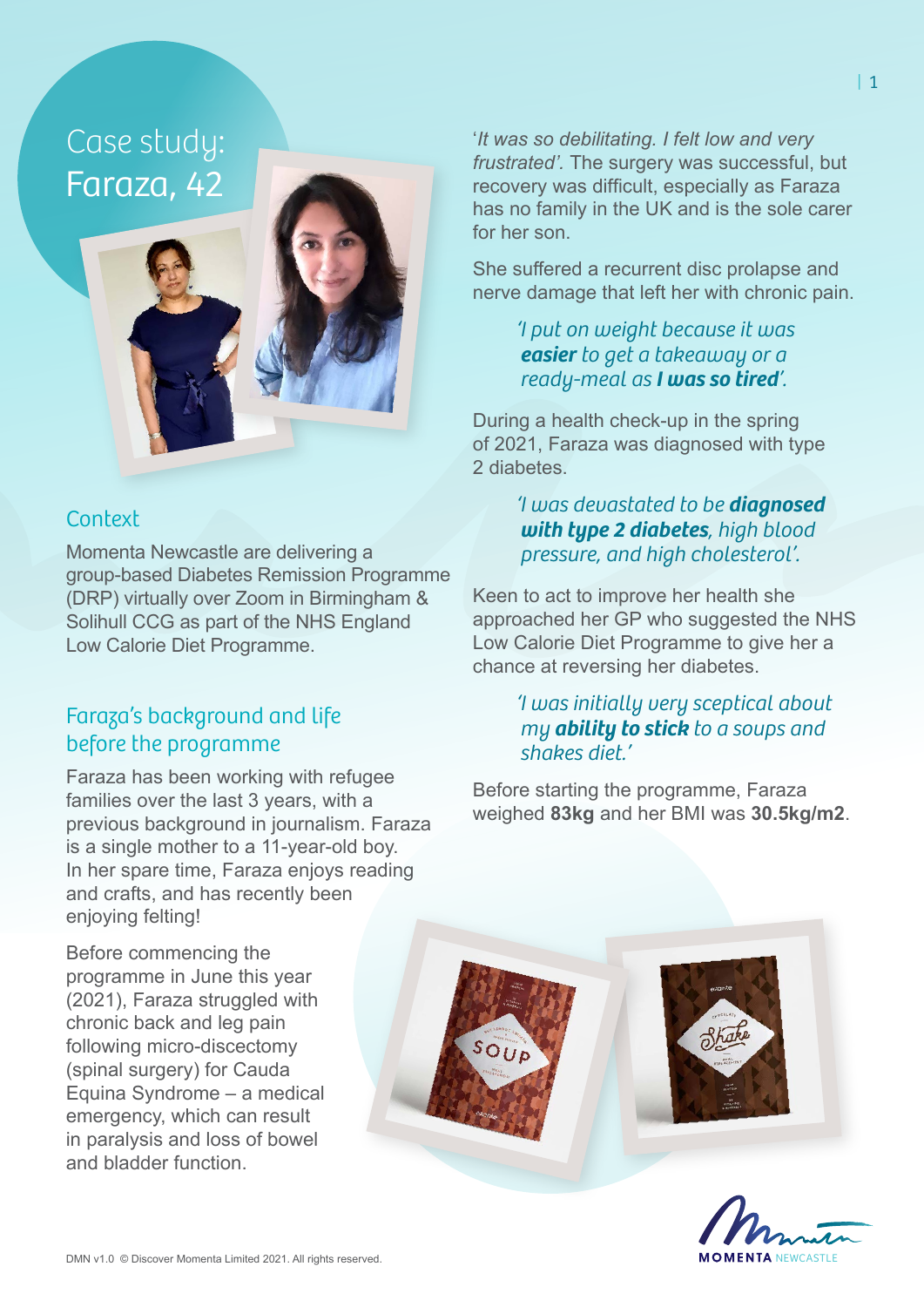# Faraza's journey

Faraza has now finished 12 weeks of total diet replacement and the second phase of reintroducing real food and is starting Phase 3 of the programme.

#### **Phase 1 – Total Diet Replacement (TDR)**

Faraza described being apprehensive with the TDR products at first but found that she became used to it after a week or two *–* 

## *'I actually began to enjoy them and they are really convenient especially during the morning school run.'*

Her particular favourite is the vanilla and almond shake. To start with she wasn't a huge fan of the soups but liked them better by adding herbs and spices.

She passed this wisdom on to her fellow participants and they've continued to sharing ideas and recipes on their group Whatsapp chat.

Faraza very creatively made a traditional 'falooda' from an unflavoured shake, alongside some rose essence, food colouring, basil seeds, and the fibre supplement to act as the jelly, which proved to be a success!

## *'I want to reassure prospective participants that it isn't too difficult to manage social situations'.*

*'I still enjoyed seeing my friends despite not going out for meals.'* Instead, she's embraced meeting her friends for non-food related activities.

By the end of Phase 1, Faraza weighed **67.3kg**, having lost **13kg** – or **16%** of her starting weight.

#### **Phase 2 - Rebalance**

Faraza slowly reintroduced meals every couple of weeks. To keep motivated and to help manage portion size, she bought a beautiful 8-inch plate for serving herself and her son for mealtimes (see below).

#### *'I have changed my habits - I am more aware of food labels and want to pick healthier options'.*

She constantly refers back to her Momenta Workbooks and makes sure she keeps her goals at the forefront of her mind.

All these positive changes in behaviour mean that Faraza has continue to lose weight. At the end of Phase 2 (after just 18 weeks) she has lost a truly impressive 19% of her body weight – now weighing **64.8kg** with a healthy BMI of **23.8 kg/m2**.